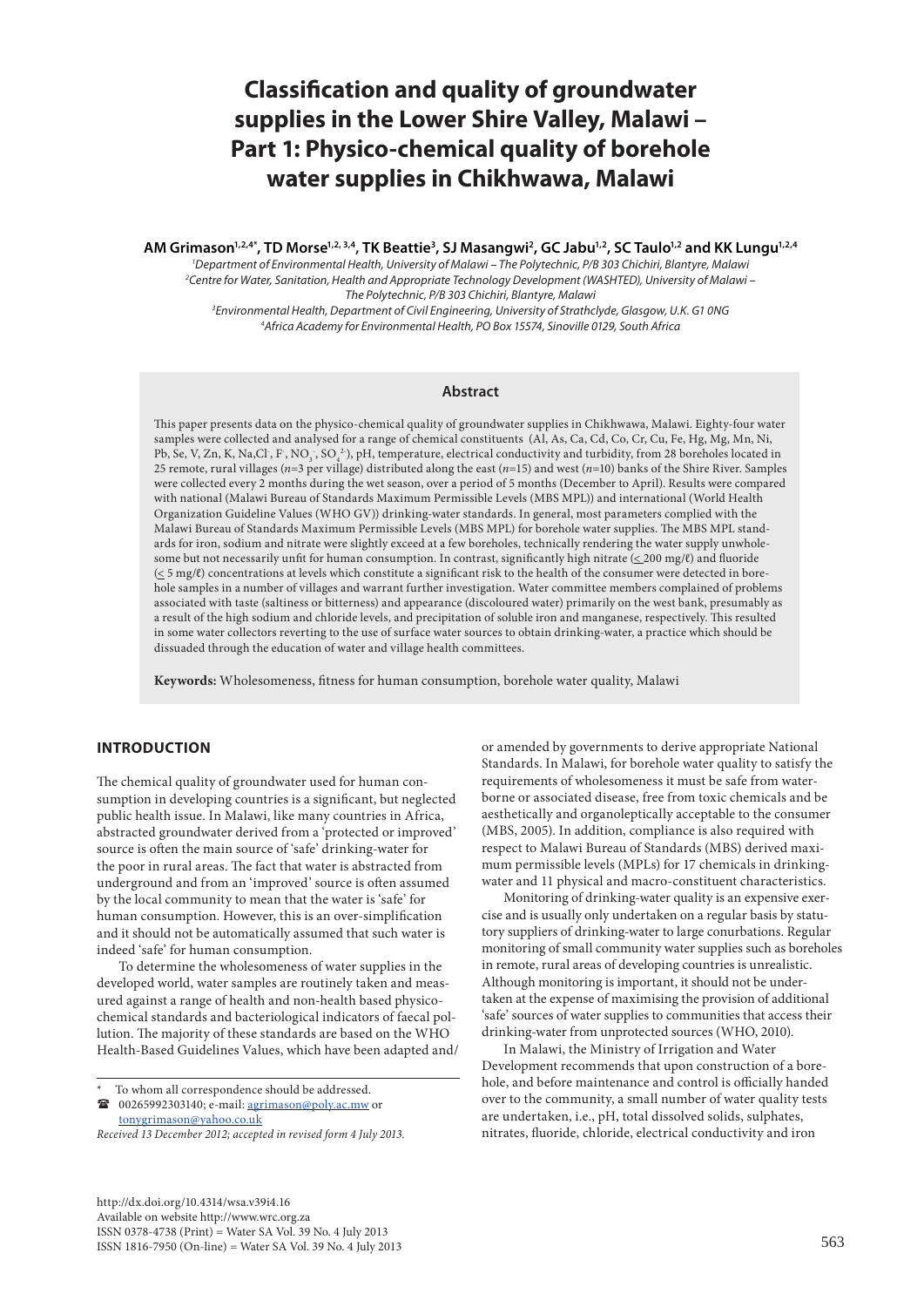

(MIWD, 2002). In reality, this is seldom undertaken by both Government and non-governmental organisation providers of borehole supplies (Kanyerere et al., 2010).

Out of the 27 districts in Malawi, 23 (85%) depend on groundwater as the main source of water supply to people living in rural areas (Kanyerere et al., 2010). In 2004 the National Statistics Office (NSO) of Malawi reported that nearly half (46.5%) of the total population in Malawi access their drinking-water from borehole supplies (NSO, 2005). In 2007, the results of a national water point mapping survey revealed that 35 000 groundwater sources were being used by rural populations for drinking-water purposes (Kanyerere et al., 2010). In Chikhwawa, the NSO of Malawi reported that 1 in 2

# **METHODOLOGY**

Eighty-four groundwater samples were collected for chemical analyses from boreholes (*n*=28) located in 25 remote, rural villages in the Chikhwawa District (*n*=3 per borehole) distributed along the east  $(n=15)$  and west  $(n=10)$  banks of the River Shire. Boreholes (BH) were located in the Traditional Authority areas of Mulilima (Villages 1 and 2), Katunga (BH 3–8), Maseya (BH 9-11), Mulilima (BH 12-16) on the east bank of the river, and Katunga (17–19), Kasisi (BH 20) and Katunga (BH 21–28) on the west bank of the river (Fig. 2).

Samples were collected every 2 months during the wet season (December, February and April) in 2001/02. Samples were

people obtain their drinking-water from borehole supplies (NSO, 2005). At the present time it is estimated that there are 997 (806 functional) boreholes in Chikhwawa (Nchilikiso, 2011).

Despite the vast range of health-based guideline values recommended by the WHO for chemicals in drinking-water, only a few chemicals have actually been shown to cause widespread health effects in humans as a consequence of exposure through drinking-water and when present in excessive quantities, i.e. fluoride, arsenic and nitrate (WHO, 2008). Although borehole supplies are clearly used by a significant percentage of the population in Malawi, limited information exists on the chemical composition of borehole water supplies in Chikhwawa (Bath, 1980; Chilton and Smith-Carington, 1984; UN, 1989; Sajidu et al., 2008). To this end, a study was undertaken to determine the acceptability, wholesomeness and fitness for human consumption of borehole water supplies in Chikhwawa, Malawi, based upon national and international drinkingwater standards.

# **STUDY AREA**

Malawi is a small landlocked southeastern African country, approximately 900 km long and 80–250 km wide, with an area of about 120 000 km2 (Fig. 1). Chikhwawa is located in the Lower Shire Valley, on the southern tip of the East African Rift Valley system (16°00´S 34°50´E). The Lower Shire covers a total of 6 730 km2 , although the valley floor is slightly less than 2 590 km<sup>2</sup>. The area is low-lying, at about 100 m amsl. The Thyolo Escarpment forms the boundary on the east of the valley and on the west there is the international boundary with Mozambique, which also forms the surface water divide between the Shire and Zambezi catchments. The Shire River splits Lower Shire into two distinctive areas known as the east and west banks (Fig. 1).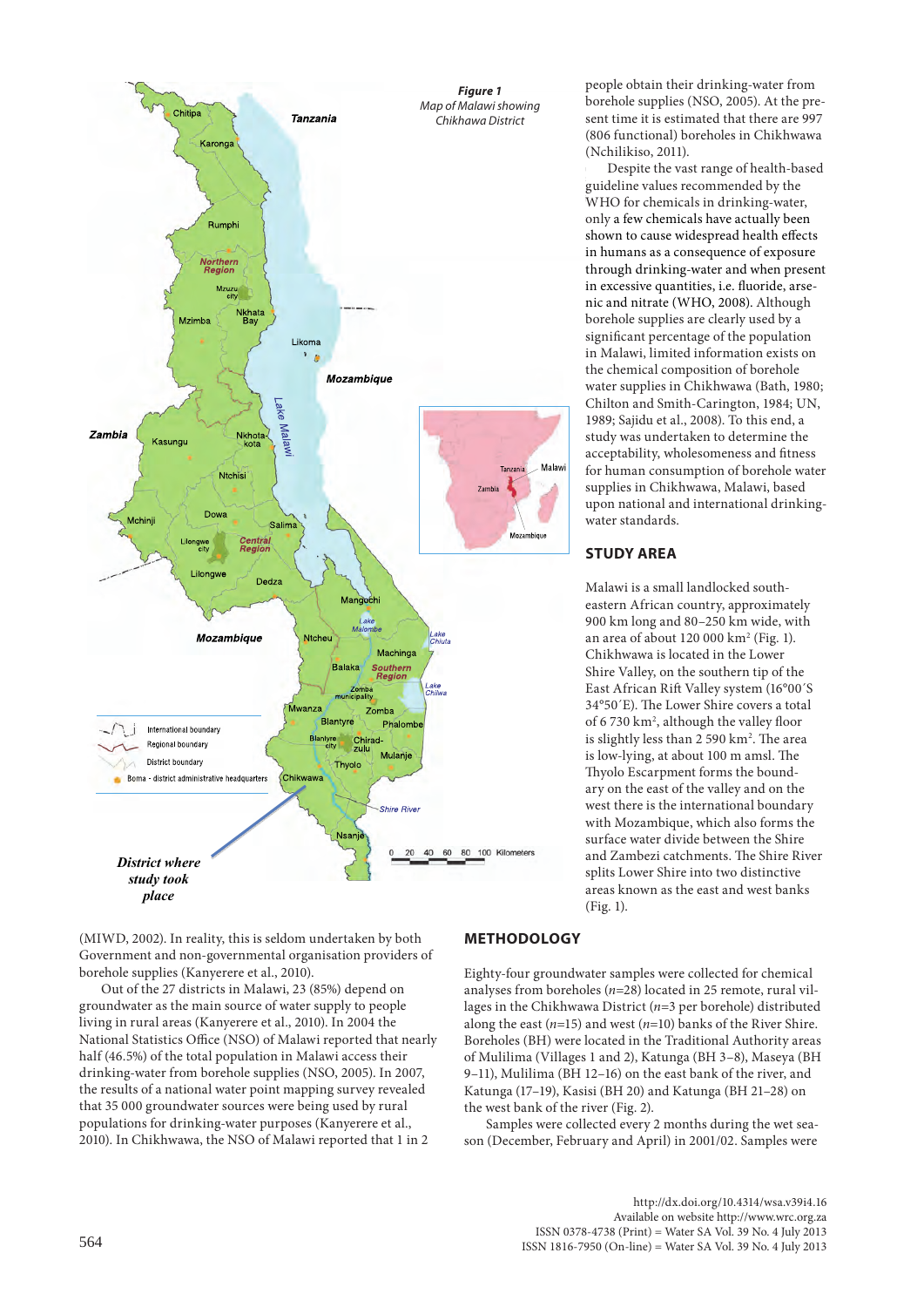

*Map of study area outlining location of borehole water supplies sampled on the east and west banks of the Shire River, Chikhwawa*

collected directly from the borehole without pumping water to waste. Five hundred millilitre (500 mℓ) samples of water from each borehole were collected in sterile polypropylene bottles and analysed for the following chemical constituents (Cl<sup>-</sup>, F<sup>-</sup>, NO<sub>3</sub>, SO<sub>4</sub><sup>2</sup>,Al, As, Ca, Cd, Co, Cr, Cu, Fe, Hg, Mg, Mn, Ni, Pb, Se, V, Zn, Na, K). Each sample was filtered through a  $0.45 \,\mu m$ polytetrafluoroethlyene (PTFE) syringe filter (13 mm dia.).

Filtrates for cations were transferred into sterile 50 mℓ polypropylene centrifuge tubes, acidified to pH < 2 by the addition of Merck ultra-pure nitric acid and stored at 4˚C until analysed (7 to 30 days post-collection). Samples for anions were transferred into sterile 50 mℓ polypropylene centrifuge tubes and similarly stored at 4˚C without preservation (7 to 30 days post collection). Anions were detected using the DIONEX 2000i ion chromatography system and cations using a sequential inductively coupled plasma atomic emission spectrometer (ICP-AES) (Jobin Yvonne JY-24) at the Department of Civil Engineering, University of Strathclyde, Glasgow. All analyses were carried out in accordance with standard methods for the examination of water and wastewater (APHA, 1998).

Temperature, pH, electrical conductivity and turbidity were measured in situ using portable HANNA meters. All equipment was calibrated on a daily basis using standard solutions. Analysis was conducted as soon as water samples were collected. To address issues such as taste, appearance, colour and acceptability of borehole water, various members of the water

http://dx.doi.org/10.4314/wsa.v39i4.16 Available on website http://www.wrc.org.za ISSN 0378-4738 (Print) = Water SA Vol. 39 No. 4 July 2013  $1811816-7950$  (On-line) = Water SA Vol. 39 No. 4 July 2013 565

committee in each village were consulted. The water committee are a voluntary group of individuals who are trained in the maintenance and management of the borehole within their community to ensure that it is running efficiently and effectively. The committee also play a role in the education of the community on drinking water safety, hygiene and sanitation in the community.

Results are presented in the form of the range (min – max), mean  $\pm$  standard deviation (SD) and median, and have been compared with national (Malawi Bureau of Standards Maximum Permissible Levels) and international (World Health Organization Health-Based Guidelines Values) standards (Table 1).

### **RESULTS AND DISCUSSION**

#### **Age, location and geographical terrain of boreholes**

As shown in Table 2 the majority (75%) of the borehole water supplies tested had been constructed within 4 years of the study period; 2 boreholes were about a decade old and the remaining 4 boreholes constructed between 25 and 35 years ago. Very few water committee members could remember the depth of their borehole, so no comment can be offered as to whether the aquifers under investigation were shallow or deep. Boreholes were distributed along the east (*n*=15) and west (*n*=10) banks of the river Shire (Fig. 2).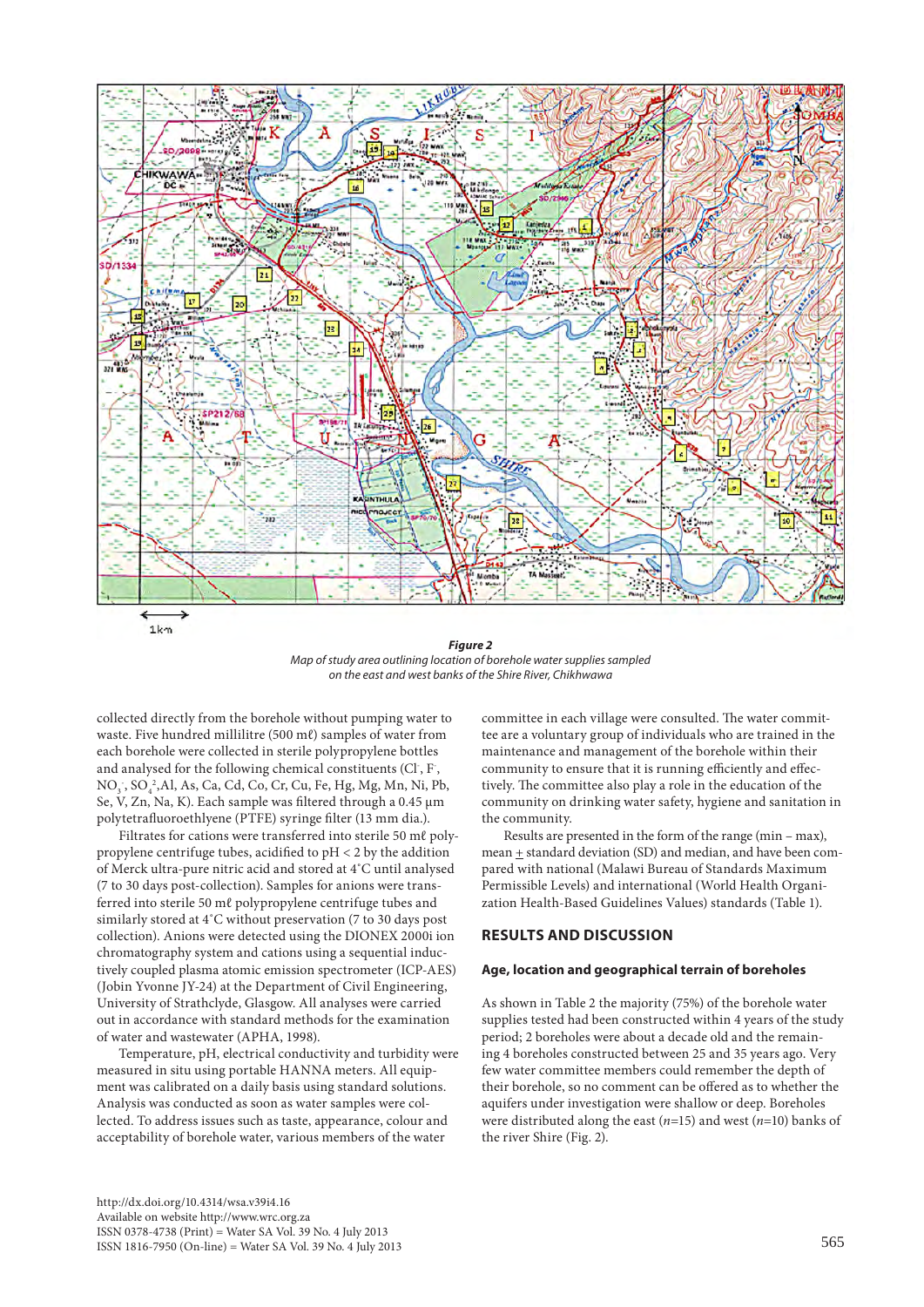| <b>TABLE 1</b>                                                                                                      |                       |                              |  |  |  |  |  |  |  |  |  |
|---------------------------------------------------------------------------------------------------------------------|-----------------------|------------------------------|--|--|--|--|--|--|--|--|--|
| Select Malawi Bureau of Standards Maximum Permissible<br>Levels (MBS, 2005) and World Health Organization Drinking- |                       |                              |  |  |  |  |  |  |  |  |  |
| Water Guideline Values (WHO, 2008)                                                                                  |                       |                              |  |  |  |  |  |  |  |  |  |
| Parameter                                                                                                           | <b>MBS MPL</b>        | <b>WHO GV</b>                |  |  |  |  |  |  |  |  |  |
| Turbidity                                                                                                           | 25 NTU                | Guideline value not stated*  |  |  |  |  |  |  |  |  |  |
| Electrical<br>conductivity                                                                                          | 3 500 μS/cm           | Guideline value not stated*  |  |  |  |  |  |  |  |  |  |
| pH value                                                                                                            | $6 - 9$               | Guideline value not stated*  |  |  |  |  |  |  |  |  |  |
| Copper                                                                                                              | $2 \text{ mg}/\ell$   | $2 \text{ mg}/\ell$          |  |  |  |  |  |  |  |  |  |
| Magnesium                                                                                                           | $200$ mg/ $\ell$      | Guideline value not stated   |  |  |  |  |  |  |  |  |  |
| Iron                                                                                                                | $3 \text{ mg}/\ell$   | No guideline value proposed* |  |  |  |  |  |  |  |  |  |
| Zinc                                                                                                                | $15 \text{ mg}/\ell$  | No guideline value proposed* |  |  |  |  |  |  |  |  |  |
| Manganese                                                                                                           | $1.5 \text{ mg}/\ell$ | $0.4$ mg/ $\ell$             |  |  |  |  |  |  |  |  |  |
| Chromium                                                                                                            | $10 \mu g/\ell$       | $50 \mu g/\ell$              |  |  |  |  |  |  |  |  |  |
| Sodium                                                                                                              | $500$ mg/ $\ell$      | No guideline value proposed* |  |  |  |  |  |  |  |  |  |
| Calcium                                                                                                             | 250 mg/l              | Guideline value not stated   |  |  |  |  |  |  |  |  |  |
| Chloride                                                                                                            | 750 mg/l              | No guideline value proposed* |  |  |  |  |  |  |  |  |  |
| Fluoride                                                                                                            | $6.0$ mg/ $\ell$      | $1.5$ mg/ $\ell$             |  |  |  |  |  |  |  |  |  |
| Nitrate                                                                                                             | $45 \text{ mg}/\ell$  | $50 \frac{\text{mg}}{\ell}$  |  |  |  |  |  |  |  |  |  |
| Sulphate                                                                                                            | $800$ mg/ $\ell$      | Guideline value not stated*  |  |  |  |  |  |  |  |  |  |
| Faecal<br>50 cfu /                                                                                                  |                       | Guideline value not stated*  |  |  |  |  |  |  |  |  |  |
| coliforms                                                                                                           | $100 \text{ m}$ l     |                              |  |  |  |  |  |  |  |  |  |
| Faecal<br>$0$ cfu $/$<br>Guideline value not stated*                                                                |                       |                              |  |  |  |  |  |  |  |  |  |
| $100 \text{ m}$ $\ell$<br>enterococci                                                                               |                       |                              |  |  |  |  |  |  |  |  |  |

*\* Whilst the 1st and 2nd editions of the WHO Guidelines for Drinking-Water Quality recommend various guideline values for a number of the parameters outlined above, the 3rd and 4th (WHO, 2011) editions of the WHO Guidelines for Drinking-Water Quality do not.*

#### **Physical characteristics of borehole water samples**

The physical parameters and results of the chemical concentrations detected for each borehole water sample are presented in Tables 2–4. Little difference was observed between the range of pH (6.8–7.9) and temperature (28.1–31.5˚C) of water samples recorded in situ from both banks of the Shire River. The range of pH values recorded comply with the Malawi Standards (MBS) maximum permissible levels (MPL), i.e., range 6.0–9.5, for borehole water supplies (MBS, 2005). The pH and temperatures recorded are in accordance with those expected for borehole water supplies in Malawi (Chilton and Smith-Carington, 1984; McFarlane and Bowden, 1992; Palamuleni, 2002; Sajidu et al., 2008) and Africa (Langenegge, 1994; Bordalo and Savva-Bordalo, 2007).

Electrical conductivity (EC) is a valuable indicator of the minerals dissolved in water. Marked differences were observed in EC values from borehole water samples on the east (< 1 000 µS/cm) and west bank (1 000–7 000 µS/cm) of the Shire River. Generally, groundwater on the east bank had relatively low conductivity values compared with the significantly higher levels recorded on the west bank. Whereas all waters samples on the east bank of the river and 9 of the 12 boreholes on the west bank complied with the MBS MPL, samples collected from Lakiuji, Migano and Mtondeza on the west bank exceeded the MPL on each occasion.

Interestingly, these three boreholes also had the highest levels of sodium recorded and were amongst the top four highest concentrations recorded for potassium, chloride, fluoride and sulphate. Elevated concentrations of calcium and magnesium

were also recorded in these water samples. These results are in accordance with those of Bath (1980) who reported particularly high levels of sodium and chloride in groundwaters from the Lower Shire. Two of these boreholes were the subject of consumer complaints associated with the 'saltiness' of the water. Earlier studies in Malawi reported wide ranges in the electrical conductance values in water samples from boreholes in Nkhotakota (180–4 600 µS/cm), South Rukuru (70–7 700 µS/ cm), Livulezi and Dowa West (< 750–4 000 µS/cm) (Bath, 1980; Chilton and Smith-Carington, 1984), although the majority of samples in Livulezi and Dowa West were below 750 µS/cm). Sajidu et al., (2008) reported similar wide ranging EC values for borehole water supplies in Chikhwawa (1 450–2 800 µS/cm), Nsanje (2 150–6 600 µS/cm), Mangochi (295–6 800 µS/cm), Zomba (129–805 µS/cm) and Machinga (55–1 175 µS/cm).

Turbidity levels ranged from 0 to 5.9 NTU (median 2 NTU) in water samples from the east bank and 0 to 5.6 NTU (median 0.6 NTU) on the west bank; all were well below the MBSMPL. The majority (93%) of samples were below 2.5 NTU, with the exception of water samples from Dyelatu School and Migano. Whilst turbidity does not have a direct effect on the health of the consumer, turbid water may be unacceptable to consumers from an aesthetic viewpoint. The threshold at which turbidity can be detected by the naked eye is 5 NTU (WHO, 2008). Most studies conducted in Africa (including Malawi) on groundwater supplies have reported turbidity values of less than 1 NTU; however values greater than 10 NTU and up to 50 NTU have been recorded (Langenegge, 1994; Bordalo and Savva-Bordalo, 2007; Sajidu et al., 2007).

Levels of calcium, potassium, sodium, sulphates and chlorides at Dyelatu School and Migano were amongst the highest recorded. These ions are known to influence iron corrosion (WHO, 2008). High turbidity levels may also be due to cement deterioration, which can occur on prolonged exposure to aggressive water containing elevated chloride and sulphate concentrations (WHO, 2008). This can cause the groundwater to become contaminated through the presence of suspended corrosion products, and mud entering wells because of defective aprons caused by poor connectivity between the handpump and the apron or improperly installed pumps (Langenegge, 1994).

## **Chemical constituents of borehole water samples**

Nitrate concentrations in borehole supplies were highly variable on both banks of the river. With the exception of samples collected from Khumbulani on the east bank and Wiliyamu I and Migano on the west bank, all borehole samples complied with the MBS MPL. The MBS MPL for nitrate is similar to the WHO health-based GV which is aimed at protecting infants. Fifty per cent of samples collected from both banks contained low to medium nitrate concentrations of up to < 10 mg/ℓ, one in three had concentrations between 10 and 40 mg/ℓ and 14% had concentrations > 40 mg/ℓ: Mfela School and Khumbulani on the east bank and Wiliyamu I and Migano on the west bank. Nitrate levels in groundwater at Migano were, on average, 4 times the recommended MBS MPL.

Studies conducted of groundwater quality in the Lower Shire, Nkhotakota, Bua and South Rukuru over 20 years ago revealed that the majority of samples had nitrate levels < 1 mg/ℓ (Bath, 1980; UN 1989). However, sporadic high concentrations were detected from time to time at levels up to 41 mg/ℓ, 6.1 mg/ℓ, 6.3 mg/ℓ and 9.3 mg/ℓ, respectively (Bath, 1980). More recently, a study by Sajidu et al. (2007) conducted in Machinga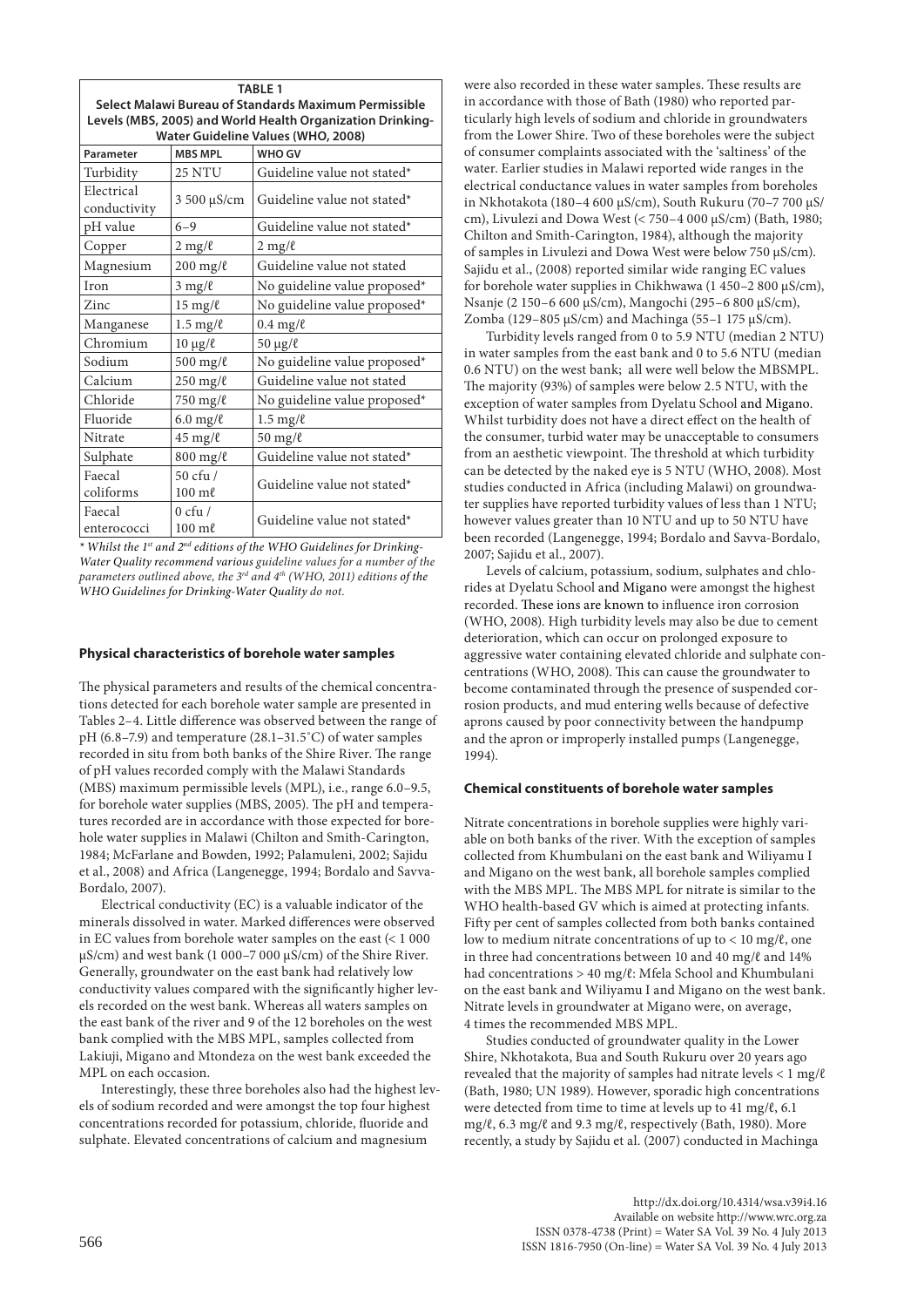| <b>TABLE 2</b><br>Physical parameters of borehole water samples collected from the east (BH 1-16) and west (BH 17-28) bank of the Shire River |                                               |                |               |                  |               |                              |                                                   |                    |  |  |  |
|-----------------------------------------------------------------------------------------------------------------------------------------------|-----------------------------------------------|----------------|---------------|------------------|---------------|------------------------------|---------------------------------------------------|--------------------|--|--|--|
| <b>BH</b><br>No.                                                                                                                              | Age of<br>Village/Area<br>borehole<br>(Years) |                | Provider      | Pop.<br>supplied | pH            | Temperature<br>$(^{\circ}C)$ | <b>Electrical</b><br>conductivity<br>$(\mu S/cm)$ | Turbidity<br>(NTU) |  |  |  |
| $\mathbf{1}$                                                                                                                                  | Mkhwicho                                      | 4              | <b>MIWD</b>   | 500              | $7.3 \pm 0.1$ | $28.7 + 0.6$                 | $591.0 \pm 44.2$                                  | $2.1 \pm 0.1$      |  |  |  |
| $\overline{2}$                                                                                                                                | Matumula                                      | $\mathbf{1}$   | <b>MASAF</b>  | 500              | $7.4 + 0.1$   | $29.1 \pm 0.1$               | $602.3 + 90.9$                                    | $2.5\pm0.1$        |  |  |  |
| 3                                                                                                                                             | Mpokonyola                                    | $\overline{3}$ | <b>MASAF</b>  | 250              | $7.5 \pm 0.1$ | $29.3 + 0.1$                 | $346.3 \pm 84.5$                                  | $2.2 \pm 0.1$      |  |  |  |
| $\overline{\mathbf{4}}$                                                                                                                       | Mfela School                                  | 35             | <b>CCAP</b>   | 1000             | $7.4 \pm 0.2$ | $29.0 \pm 0.9$               | $660.7 + 56.6$                                    | $2.1 \pm 0.1$      |  |  |  |
| $\sqrt{5}$                                                                                                                                    | Kapufeni                                      | 3              | <b>MIWD</b>   | 250              | $7.4 + 0.2$   | $29.6 + 0.8$                 | $325.3 + 48.8$                                    | $1.8 + 0$          |  |  |  |
| 6                                                                                                                                             | Khumbulani                                    | 9              | <b>MIWD</b>   | 400              | $7.3 \pm 0.1$ | $30.0 \pm 0.9$               | $634.7 \pm 148.0$                                 | $1.9 \pm 0$        |  |  |  |
| 7                                                                                                                                             | Chinkole                                      | 3              | <b>MASAF</b>  | 500              | $7.4 + 0.1$   | $30.8 \pm 0.5$               | $959.3 + 74.8$                                    | $2.0 + 0.1$        |  |  |  |
| 8                                                                                                                                             | Khumbulani                                    | 3              | <b>MASAF</b>  | 1,000            | $7.4 \pm 0.2$ | $30.3 \pm 0.6$               | $431.0 + 62.2$                                    | $1.6 \pm 0.5$      |  |  |  |
| 9                                                                                                                                             | Zimphutsi                                     | $\mathbf{1}$   | <b>UNICEF</b> | 450              | $7.2 + 0.1$   | $29.3 + 1.1$                 | $865.3 \pm 86.6$                                  | $1.6 + 1.1$        |  |  |  |
| 10                                                                                                                                            | Samu                                          | $\overline{2}$ | <b>MASAF</b>  | 250              | $6.9 \pm 0.1$ | $29.6 \pm 0.5$               | $860.7 \pm 3.2$                                   | $1.6 \pm 0.7$      |  |  |  |
| 11                                                                                                                                            | Admarc Market (AM)                            | 32             | AM &MIWD      | 200              | $7.2 + 0.0$   | $29.0 \pm 0.8$               | $887.3 + 20.6$                                    | $1.5 + 0$          |  |  |  |
| 12                                                                                                                                            | Mpangeni                                      | 25             | <b>CCAP</b>   | 400              | $7.4 + 0.2$   | $29.9 \pm 0.3$               | $893.0 + 163.1$                                   | $1.8 + 0.1$        |  |  |  |
| 13                                                                                                                                            | Bello                                         | 9              | <b>MIWD</b>   | 250              | $7.6 \pm 0.2$ | $28.5 \pm 0.8$               | $486.0 \pm 83.7$                                  | $1.0 \pm 0$        |  |  |  |
| 14                                                                                                                                            | Chadula I                                     | $\mathbf{1}$   | <b>MASAF</b>  | 500              | $7.5 + 0.2$   | $28.2 + 0.2$                 | $220.7 + 115.8$                                   | $1.1 + 0$          |  |  |  |
| 15                                                                                                                                            | Chadula II                                    | $\mathbf{1}$   | MASAF         | 500              | $7.6 \pm 0.2$ | $28.7 \pm 0.8$               | $364.7 \pm 17.0$                                  | $1.1 \pm 0.7$      |  |  |  |
| 16                                                                                                                                            | Mtuwawa                                       | 26             | <b>SCF</b>    | 500              | $7.5 \pm 0.3$ | $28.8 + 0.6$                 | $320.0 + 100.9$                                   | $1.0 \pm 0.1$      |  |  |  |
| 17                                                                                                                                            | Wiliyamu I                                    | $\overline{2}$ | PROSCAP       | 30               | $7.1 \pm 0.2$ | $30.0 + 0.8$                 | $1206 + 173.3$                                    | $2.2 \pm 0.6$      |  |  |  |
| 18                                                                                                                                            | Wiliyamu II                                   | nk             | Nk            | 500              | $7.4 \pm 0.4$ | $28.9 \pm 0.8$               | $1\,341.3 + 75.7$                                 | 0.0                |  |  |  |
| 19                                                                                                                                            | Nedi                                          | $\mathbf{1}$   | MASAF         | 600              | $7.3 \pm 0.1$ | $30.2 \pm 0.8$               | $2164.0 + 218.2$                                  | $0.1\pm0.1$        |  |  |  |
| 20                                                                                                                                            | Kanthema                                      | $\overline{2}$ | <b>MASAF</b>  | 500              | $7.3 \pm 0.1$ | $30.1 \pm 0.3$               | $1823.7 \pm 25.4$                                 | 0.0                |  |  |  |
| 21                                                                                                                                            | Kabudula I                                    | $\overline{2}$ | <b>MASAF</b>  | 750              | $7.6 \pm 0.2$ | $30.8 + 0.6$                 | $1367.7 + 49.7$                                   | $0.5 \pm 0.6$      |  |  |  |
| 22                                                                                                                                            | Kabudula II                                   | $\overline{2}$ | <b>MASAF</b>  | 150              | $7.6 \pm 0.2$ | $30.7 \pm 0.1$               | $1967.0 + 55.4$                                   | 0.0                |  |  |  |
| 23                                                                                                                                            | Lawyi 2                                       | $\overline{c}$ | <b>WB</b>     | 250              | $7.7 \pm 0.1$ | $30.7 \pm 0.6$               | $1826.3 \pm 62.9$                                 | $1.2 \pm 0.3$      |  |  |  |
| 24                                                                                                                                            | Dyelatu School                                | $\overline{4}$ | <b>MASAF</b>  | 1000             | $7.5 + 0.2$   | $30.0 + 0.9$                 | $2454.3 + 94.1$                                   | $3.9 \pm 0.5$      |  |  |  |
| 25                                                                                                                                            | Lakiuji                                       | $\overline{c}$ | <b>MASAF</b>  | 50               | $7.4 \pm 0.1$ | $30.3 \pm 0.4$               | $4307.7 \pm 186.5$                                | $2.2 \pm 0.3$      |  |  |  |
| 26                                                                                                                                            | Migano                                        | $\overline{2}$ | <b>MASAF</b>  | 500              | $7.3 + 0.1$   | $30.7 + 0.5$                 | $4055.0 + 77.9$                                   | $5.6 + 0$          |  |  |  |
| 27                                                                                                                                            | Sisev                                         | 2              | <b>MASAF</b>  | 200              | $7.6 \pm 0.3$ | $29.2 \pm 0.3$               | $1053.3 \pm 75.1$                                 | 0.0                |  |  |  |
| 28                                                                                                                                            | Mtondeza                                      | $\overline{c}$ | <b>MASAF</b>  | 200              | $7.5 \pm 0.2$ | $30.7 \pm 0.2$               | $6574.3 + 180.7$                                  | 0.0                |  |  |  |

*BH = Borehole Number; MIWD = Ministry of Irrigation & Water Development; UNICEF = United Nations* 

*Children's Fund; CCAP = Church of Central Africa Presbyterian; SCF = Save the Children Fund;* 

*PROSCAP = Promotion of Soil Conservation and Rural Production; WB = World Bank; nk = not known.*

revealed similar results, with most levels found to be below 2 mg/ℓ. The highest recorded levels were between 46 to 58 mg/ℓ.

Most chemicals arising in drinking-water are of health concern only after extended exposure of years, rather than months. The principal exception is nitrate. The presence of excessive nitrate and nitrite in water has been associated with methaemoglobinaemia (blue baby syndrome), especially in bottled fed infants. Bottle-fed infants are considered to be at greater risk because the intake of water in relation to body weight is high and, in infants, the development of repair enzymes is limited (WHO, 2008). In clinical epidemiological studies of methaemoglobinaemia and subclinical increases in methaemoglobin associated with drinking-water nitrate, 97% of cases occurred at concentrations in excess of 44.3 mg/ℓ, with clinical symptoms associated with the higher concentrations (WHO, 2008).

The risk of methaemoglobinaemia in infants significantly increases with simultaneous exposure to nitrates and microbial contaminants in water and is rarely associated with nitrate in the absence of faecal contamination of drinking-water (WHO, 2008). This is of concern as faecal coliform and/or enterococci bacteria were detected in just over half of borehole water supplies tested at the pump, including Mfela School (2–120 *E. coli*

cfu/100 mℓ; 12–22 enterococci cfu/100 mℓ; *n*=3) (Grimason et al., 2013). Coliform or enterococci bacteria were not detected in borehole water samples from Khumbulani, Wiliyamu I and Migano.

As a short-term measure, the WHO recommend that water should not be used for bottle-fed infants when nitrate levels are above 100 mg/ℓ; however, it may be used if medical authorities are increasingly vigilant when the nitrate concentration is between 50 and 100 mg/ℓ, provided that the water is known and is confirmed to be microbially safe (WHO, 2008). Contamination of aquifers in this study may have arisen from the application of organic and inorganic fertilisers used by the sugar plantation industry, natural fertilisers (animal waste, plant material) used by local farmers and/or from leaching of wastewater from inappropriately sited pit latrines. To reduce the potential for nitrate contamination of aquifers there is need for large and small-scale farmers to adopt good agricultural practice and water committees to implement water safety plans at village level. There is also the need to emphasise to young mothers the importance of boiling borehole water prior to reconstituting baby foods for bottle-fed infants.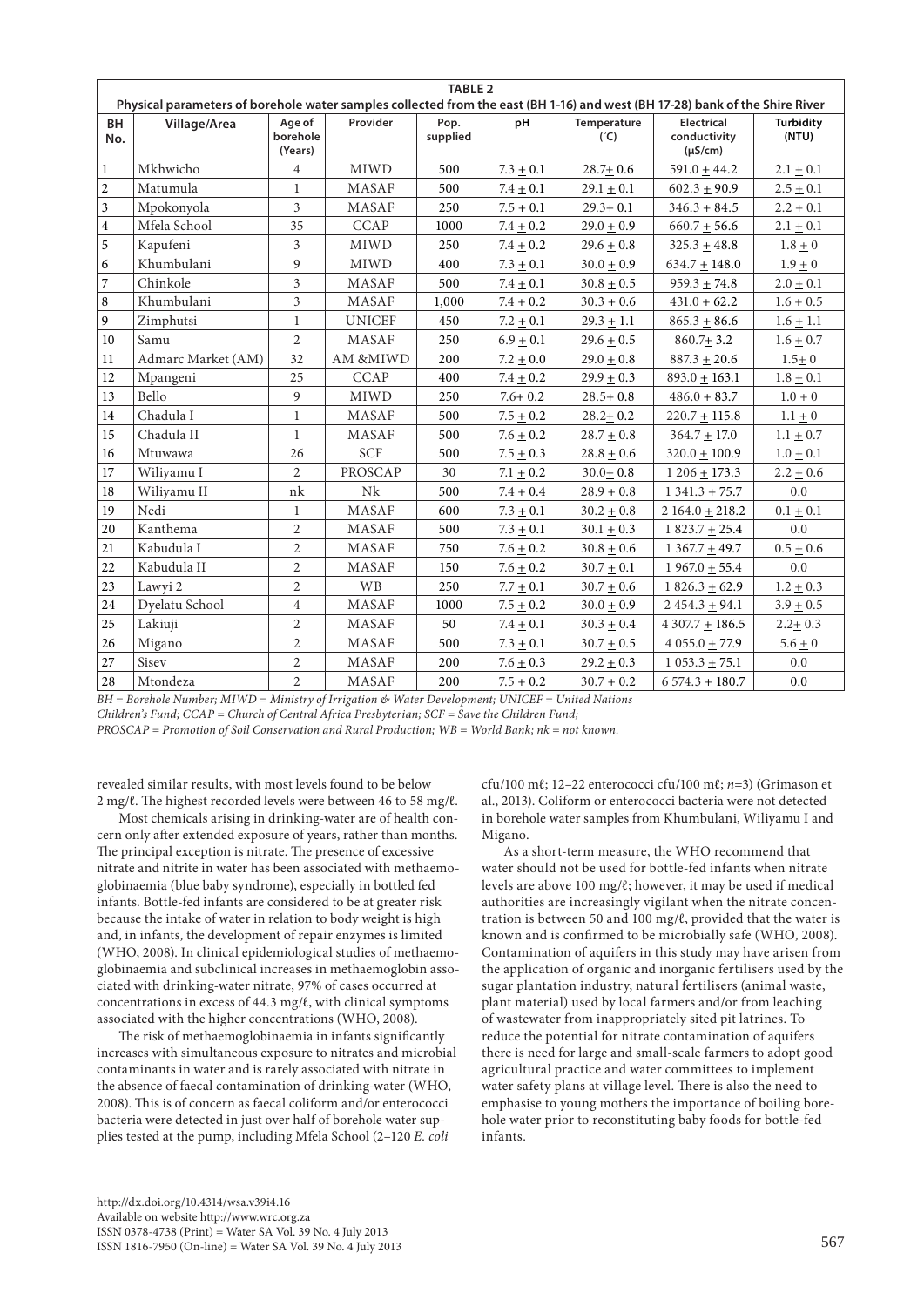| <b>TABLE 3</b><br>Mean concentration (± SD) of chemical constituents in borehole water samples collected from the east bank of the Shire River |                           |                        |                  |                         |                      |                  |                      |                     |                  |                     |                                |                                |                  |                          |
|------------------------------------------------------------------------------------------------------------------------------------------------|---------------------------|------------------------|------------------|-------------------------|----------------------|------------------|----------------------|---------------------|------------------|---------------------|--------------------------------|--------------------------------|------------------|--------------------------|
|                                                                                                                                                | <b>BHNo. Village/Area</b> | Ca<br>(mg/l)           | Cu<br>(mq/l)     | Cr<br>$(\mu g/\ell)$    | Fe<br>(mq/l)         | Mn<br>(mq/l)     | Mg<br>$(mg/\ell)$    | Zn<br>$(mq/\ell)$   | K<br>(mq/l)      | <b>Na</b><br>(mq/l) | SO <sub>a</sub><br>$(mg/\ell)$ | NO <sub>3</sub><br>$(mg/\ell)$ | F<br>(mq/l)      | <b>CI</b><br>$(mg/\ell)$ |
| $\mathbf{1}$                                                                                                                                   | Mkhwicho                  | 35.9 $\pm$<br>6.4      | $0.1 \pm$<br>0.1 | $0.7 \pm$<br>0.6        | $0.4 \pm$<br>0.2     | 0.0              | $35.5 \pm$<br>5.6    | 0.0                 | $1.4 \pm$<br>0.1 | 50.5 $\pm$<br>2.4   | $37.8 \pm$<br>1.1              | $3.3 \pm$<br>0.5               | $1.1 \pm$<br>0.1 | $21\pm$<br>1.3           |
| 2                                                                                                                                              | Matumula                  | 57.6 $\pm$<br>4.4      | $0.3 \pm$<br>0.3 | $1.0 \pm$<br>1.0        | $0.3 \pm$<br>0.3     | 0.0              | 19.8 $\pm$<br>1.9    | $0.3 \pm$<br>0.4    | $6.3 \pm$<br>0.7 | 17.3 $\pm$<br>0.8   | $18.1 \pm$<br>1.5              | 29.1 $\pm$<br>2.6              | $0.1 \pm$<br>0.2 | $8.1 \pm$<br>1.5         |
| 3                                                                                                                                              | Mpokonyola                | $20.3 \pm$<br>3.5      | $0.1 \pm$<br>0.1 | $0.7 \pm$<br>0.6        | $0.4 \pm$<br>0.3     | $0.2 \pm$<br>0.0 | $23.1 \pm$<br>3.1    | $0.1\,\pm\,$<br>0.1 | $2.2 \pm$<br>0.3 | 15.0 $\pm$<br>3.2   | $6.5 \pm$<br>1.3               | $9.6 \pm$<br>3.8               | $0.3 \pm$<br>0.6 | 31.9 $\pm$<br>17.2       |
| $\overline{4}$                                                                                                                                 | Mfela School              | $37.5 \pm$<br>$11.9\,$ | $0.1 \pm$<br>0.1 | $0.7 \pm$<br>0.6        | $0.4 \pm$<br>0.3     | $0.3 \pm$<br>0.2 | $24.9 \pm$<br>11.8   | $0.0\,$             | $2.0 \pm$<br>0.7 | 15.6<br>$\pm$ 3     | 15.9<br>$+5$                   | $42.3 \pm$<br>0.7              | $0.4 \pm$<br>0.1 | 33.7 $\pm$<br>20.2       |
| 5                                                                                                                                              | Kapufeni                  | $26.0 +$<br>2.9        | $0.3 \pm$<br>0.2 | $1.3 +$<br>1.2          | $0.6 \pm$<br>0.4     | $0.4 +$<br>0.0   | 13.7 $\pm$<br>0.2    | $0.3 \pm$<br>0.2    | $1.5 \pm$<br>1.3 | $16.0 +$<br>1.6     | 5.9 <sub>±</sub><br>0.5        | $0.1 +$<br>0.1                 | $4.8 +$<br>0.5   | $8.9 \pm$<br>2.3         |
| 6                                                                                                                                              | Khumbulani                | $88.6 \pm$<br>75.8     | $1.0 \pm$<br>0.8 | $0.7 +$<br>0.6          | $0.6 \pm$<br>0.5     | 0.0              | $35.8 +$<br>6.2      | $0.8 \pm$<br>0.7    | $2.4 +$<br>0.2   | 63.5 $\pm$<br>12.1  | $7.9 +$<br>0.3                 | $24.7 +$<br>0.5                | $0.4 +$<br>0.3   | $12.7 \pm$<br>1.7        |
| $\overline{7}$                                                                                                                                 | Chinkole                  | 55.9 $\pm$<br>7.0      | $0.1 \pm$<br>0.0 | $0.7 \pm$<br>0.6        | $0.4 \pm$<br>0.3     | 0.0              | $32.5 +$<br>2.5      | $0.1 \pm$<br>0.1    | $3.3 +$<br>0.1   | $85.4 +$<br>24.5    | 17.2<br>$\pm 1$                | $27.8 +$<br>4.3                | $0.5 +$<br>0.6   | $60.2 +$<br>38.6         |
| 8                                                                                                                                              | Khumbulani                | $43.4 \pm$<br>7.8      | $0.1 \pm$<br>0.0 | $0.7 \pm$<br>0.6        | $0.4 +$<br>0.0       | $0.1 \pm$<br>0.1 | $30.8 +$<br>3.6      | $0.3 \pm$<br>0.1    | $2.5 +$<br>0.2   | 50.6 $\pm$<br>0.7   | 14.8 $\pm$<br>1.8              | $47.3 +$<br>6.3                | $1.9 +$<br>0.6   | $16.7 \pm$<br>1.6        |
| 9                                                                                                                                              | Zimphutsi                 | 83.7 $\pm$<br>65.5     | $0.0 \pm$<br>0.1 | $1.2 +$<br>1.0          | $0.2 \pm$<br>0.1     | 0.0              | $25.6 \pm$<br>1.8    | $0.0 \pm$<br>0.1    | $1.0 \pm$<br>0.6 | $43.7 +$<br>1.1     | $45.9 +$<br>10.4               | 0.0                            | $0.6 \pm$<br>0.2 | $71.2 \pm$<br>6.9        |
| 10                                                                                                                                             | Samu                      | $40.0 +$<br>$8.1\,$    | $0.0 +$<br>0.1   | $0.7 +$<br>0.6          | $0.4 +$<br>0.3       | 0.0              | $40.9 +$<br>$14.4\,$ | $0.1 +$<br>0.1      | $1.4 +$<br>0.2   | $24.1 +$<br>6.8     | $14.6 +$<br>7.6                | $19.9 +$<br>11.8               | $0.4 +$<br>0.2   | $16.3 +$<br>18.7         |
| 11                                                                                                                                             | Admarc<br>Market          | $111.8 +$<br>42.6      | $0.1 +$<br>0.0   | 0.7 <sub>±</sub><br>0.6 | $0.6 \pm$<br>0.1     | 0.0              | $32.7 +$<br>2.4      | $0.1 \pm$<br>0.1    | $0.5 +$<br>0.1   | 52.5 $\pm$<br>18    | $12.1 \pm$<br>0.2              | $8.5 +$<br>0.3                 | $0.4 +$<br>0.5   | $29.5 \pm$<br>11.1       |
| 12                                                                                                                                             | Mpangeni                  | $40.0 \pm$<br>1.4      | 0.0              | $1.0 \pm$<br>$1.0\,$    | $1.1 \pm$<br>0.9     | $0.2 +$<br>0.1   | $48.7 +$<br>3.1      | 0.0                 | $2.4 +$<br>0.2   | 97.2 $\pm$<br>1.5   | $6.6 \pm$<br>0.7               | $3.7 +$<br>1.6                 | $0.9 +$<br>0.2   | $22.1 \pm$<br>6.6        |
| 13                                                                                                                                             | Bello                     | $31.8 +$<br>0.5        | 0.0              | $1.0 \pm$<br>1.0        | $0.5 \pm$<br>$0.4\,$ | $0.5 +$<br>0.1   | $15.9 +$<br>0.7      | $0.0 \pm$<br>0.1    | $1.8 \pm$<br>0.2 | $30.4 +$<br>0.7     | $9.4 \pm$<br>0.6               | 0.0                            | $0.2 +$<br>0.1   | $46.4 \pm$<br>29         |
| 14                                                                                                                                             | Chadula I                 | $25.4 +$<br>2.0        | 0.2<br>$\pm 0.2$ | $1.0 \pm$<br>1.0        | $1.6\,\pm$<br>0.4    | $0.2 +$<br>0.1   | 12.8 $\pm$<br>1.2    | $0.1 \pm$<br>0.1    | $2.0 +$<br>0.2   | 18.8 $\pm$<br>1.5   | $4.5 +$<br>$\mathbf{1}$        | $1.1 +$<br>1.8                 | $0.2 \pm$<br>0.1 | $8.4 \pm$<br>1.9         |
| 15                                                                                                                                             | Chadula II                | $28.5 \pm$<br>5.1      | 0.0<br>$\pm 0.1$ | $0.7 \pm$<br>0.6        | $1.0 \pm$<br>0.7     | $0.5 \pm$<br>0.0 | $13.5 \pm$<br>2.6    | 0.0                 | $1.8 \pm$<br>02  | $29.2 \pm$<br>2.1   | $10.3 \pm$<br>0.6              | 0.0                            | $0.6 \pm$<br>0.2 | 15.8 $\pm$<br>2.5        |
| 16                                                                                                                                             | Mtuwawa                   | 27.8 $\pm$<br>0.5      | 0.3<br>$\pm 0.6$ | $0.7 \pm$<br>0.6        | $1.3 +$<br>0.3       | $0.6 \pm$<br>0.1 | $12.8 +$<br>0.4      | 0.0                 | $2.1 +$<br>0.1   | $31.6 +$<br>0.3     | $11.2 \pm$<br>0.8              | $20.4 \pm$<br>1.9              | $0.3 +$<br>0.2   | $39.2 \pm$<br>22.7       |

All borehole samples contained sulphate concentrations well below the MBS MPL. Three boreholes located on the west bank were found to contain considerably higher concentrations of sulphates, i.e. Dyelatu School, Migano and Kanthema. The low concentrations of sulphates found on the east bank are similar to those reported by Sajidu et al. (2007), who assessed borehole water quality during the rainy season in Machinga (range  $< 10-110$  mg/ $\ell$ ), and Bath (1980), who investigated the quality of groundwaters in north (South Rukuru < 15 mg/ℓ) and central (Nkhotakota < 2 400 mg/ℓ) regions of Malawi.

The presence of sulphate in drinking-water can cause a noticeable taste, and very high levels might cause a laxative effect in unaccustomed consumers (WHO, 2008). As such, the WHO recommends that health authorities be notified of sources of drinking-water that contain sulphate concentrations > 500 mg/ℓ. Taste impairment varies with the nature of the associated cation; taste thresholds have been found to range from 250 mg/ℓ for sodium sulphate to 1 000 mg/ℓ for calcium sulphate. It is generally considered that taste impairment is

minimal at levels below 250 mg/ℓ. However, zinc sulphate imparts an undesirable astringent taste at a threshold concentration of about 4 mg/ℓ (WHO, 2008), which may be associated with consumer complaints related to 'bitterness', as expressed by some water committee members. No WHO health-based GV has been set for sulphate.

Fluoride concentrations in borehole samples on the east bank of the river ranged from 0 to 5 mg/ℓ (median: 0.5 mg/ℓ) and on the west bank from 1 to 3.4 mg/ℓ. However, the majority (81%) of samples on the east bank (13 villages) were  $< 1.0$  mg/ $\ell$ . Fluoride levels > 1.0 mg/ℓ were recorded at 2 boreholes on the east bank, i.e., Mkhwicho and Khumbulani. The majority (60%) of borehole samples on the west bank (7 villages) were within the range of 1.5 to 3 mg/ℓ. Lower concentrations were detected at Wiliyamu I and II and higher concentrations at Migno, Kabudula and Lakiuji, respectively. All samples were within the MBS MPL.

Fluoride in water is considered to be an essential element for the development and protection of teeth and bones. The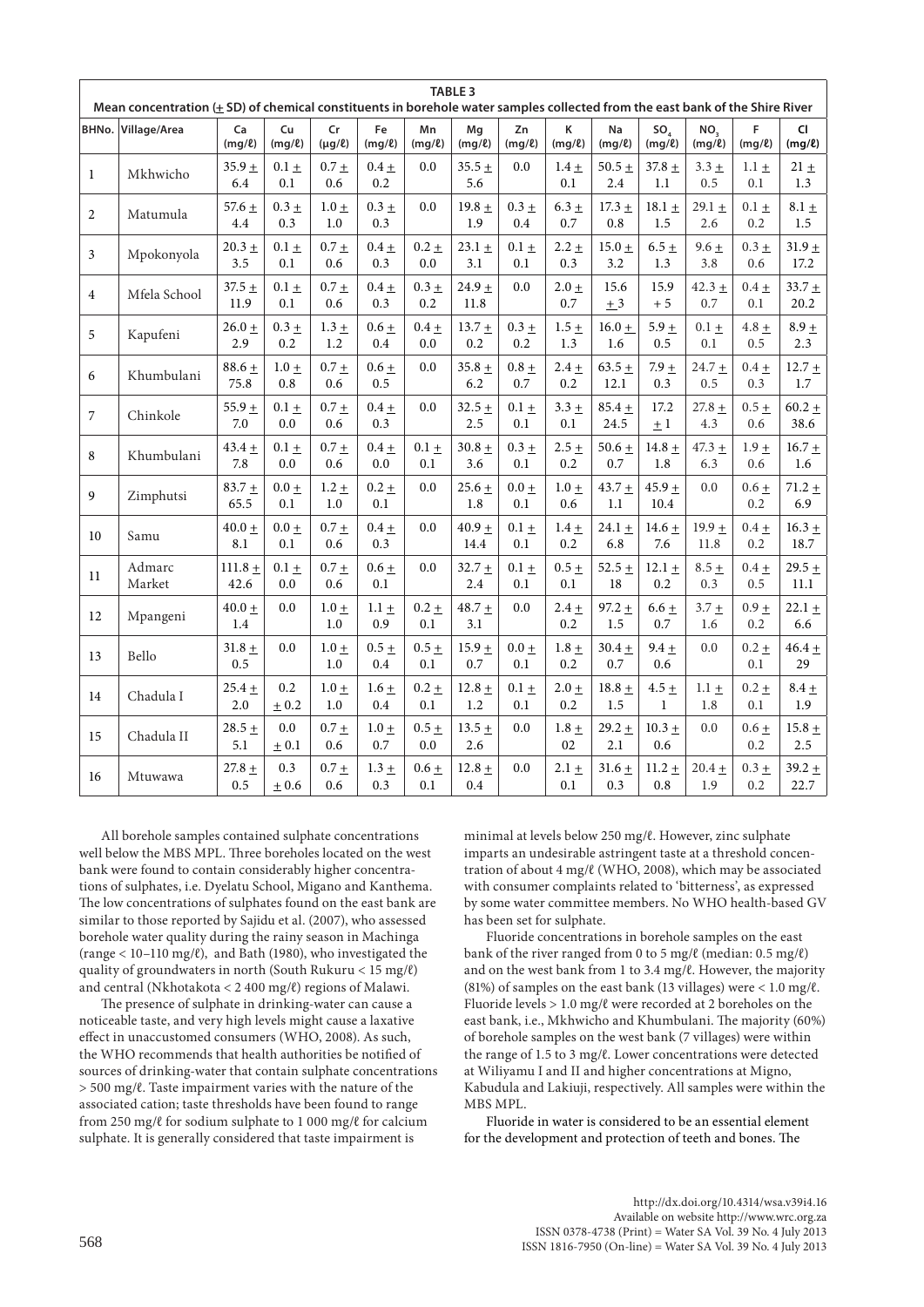| <b>TABLE 4</b><br>Mean concentration (+ SD) of chemical constituents in borehole water samples collected from the west bank of the Shire River |                |                    |                |                      |                  |                   |                   |                |                  |                     |                                                          |                           |                |                          |
|------------------------------------------------------------------------------------------------------------------------------------------------|----------------|--------------------|----------------|----------------------|------------------|-------------------|-------------------|----------------|------------------|---------------------|----------------------------------------------------------|---------------------------|----------------|--------------------------|
| BHNo.                                                                                                                                          | Village/Area   | Ca<br>(mq/l)       | Cu<br>(mq/l)   | Cr<br>$(\mu q/\ell)$ | Fe<br>(mq/l)     | Mn<br>$(mq/\ell)$ | Mq<br>$(mq/\ell)$ | Zn<br>(mq/l)   | K<br>$(mq/\ell)$ | Na<br>(mq/l)        | SO <sub>A</sub><br>$(mq/\ell)$                           | NO <sub>3</sub><br>(mq/l) | F<br>(mq/l)    | <b>CI</b><br>$(mq/\ell)$ |
| 17                                                                                                                                             | Wiliyamu I     | $83.4 +$<br>24.7   | $0.1 +$<br>0.1 | $1.3 +$<br>0.6       | $0.8 +$<br>0.6   | $\theta$          | $36 +$<br>0.6     | $0.1 +$<br>0.1 | $4.4 +$<br>0.9   | 45.3<br>$+3$        | 16.3<br>± 6                                              | $47+$<br>15.3             | $1+$<br>0.1    | $38 + 32$                |
| 18                                                                                                                                             | Wiliyamu II    | $34 +$<br>3.1      | $\Omega$       | $0.8 +$<br>0.7       | $0.8 +$<br>0.1   | $\theta$          | $17.8 +$<br>3.3   | $\overline{0}$ | $5.2 +$<br>0.7   | $329.7 +$<br>25.6   | $59.6 +$<br>7.9                                          | $5.5+$<br>0.4             | $1.4 +$<br>0.1 | $68.9 \pm$<br>58.5       |
| 19                                                                                                                                             | Nedi           | $120.5 +$<br>37.9  | $\Omega$       | $0.7 +$<br>0.6       | $0.4 +$<br>0.3   | $\theta$          | $54 +$<br>14.6    | $\overline{0}$ | $4.9 \pm$<br>0.4 | $401.9 +$<br>40.7   | $75.4 \pm$<br>2.6                                        | $37 +$<br>0.6             | $2.2 +$<br>0.3 | $386 \pm$<br>173.6       |
| 20                                                                                                                                             | Kanthema       | $63.0 +$<br>7.7    | $\Omega$       | $0.6 +$<br>0.6       | $0.4 +$<br>0.2   | $\theta$          | $42.9 \pm$<br>3.8 | $\Omega$       | $3.5 +$<br>0.1   | $366 +$<br>24.1     | $781.7\,$<br>$\pm 2$                                     | $7.3 +$<br>0.6            | $2.1 +$<br>0.2 | $145.9 \pm$<br>10.2      |
| 21                                                                                                                                             | Kabudula I     | 22.4<br>$\pm 8$    | $\Omega$       | $0.7 +$<br>0.6       | $0.5 +$<br>0.3   | $\theta$          | 21.6<br>± 9       | $\overline{0}$ | $4.6 +$<br>0.2   | $474.8 +$<br>60.7   | $84.4 +$<br>34.7                                         | $29.9 +$<br>25.9          | $1.6 +$<br>0.2 | $142.3 +$<br>54.5        |
| 22                                                                                                                                             | Kabudula II    | $31.5 \pm$<br>12   | $\Omega$       | $0.7 +$<br>0.6       | $0.6 +$<br>0.4   | $\theta$          | $16.8 +$<br>13    | $\Omega$       | $4.1 +$<br>0.8   | 519.1 $\pm$<br>43.9 | $62.8 +$<br>31.9                                         | $\theta$                  | $3.2 +$<br>0.3 | $103.8 +$<br>3.1         |
| 23                                                                                                                                             | Lawyi 2        | $31.6 +$<br>4.9    | $\Omega$       | $0.7 +$<br>0.6       | $1.0 \pm$<br>0.8 | $\theta$          | $18.1 +$<br>2.7   | $\Omega$       | $5+$<br>0.3      | $574.1 +$<br>43.8   | $87.6 \pm$<br>5.6                                        | $\Omega$                  | $2+$<br>0.2    | $90.9 \pm$<br>4.3        |
| 24                                                                                                                                             | Dyelatu School | $96.5 \pm$<br>14.3 | $0.1 +$<br>0.1 | $0.7 +$<br>0.6       | $1.5 +$<br>1.1   | $0.1 +$<br>0.1    | $23 +$<br>15.5    | $\overline{0}$ | $16.3 +$<br>6.8  | 1.6                 | 531.7 $\pm$ 240.5 $\pm$<br>18.7                          | $\Omega$                  | $2.8 +$<br>0.7 | $176.7 +$<br>3.2         |
| 25                                                                                                                                             | Lakiuji        | $99.7 +$<br>41.6   | $0.1 +$<br>0.0 | $1.3 +$<br>1.2       | $1.6 +$<br>0.2   | $0.1 +$<br>0.1    | $32.7 +$<br>21    | $0.1 +$<br>0.0 | $24.3 +$<br>13.8 | 387                 | $613.6 + 181.3 +$<br>222                                 | $15.4 +$<br>13.3          | $3.9 +$<br>0.5 | $156.6 +$<br>68.2        |
| 26                                                                                                                                             | Migano         | $104.9 +$<br>11.6  | $0.1 +$<br>0.0 | $1.3 +$<br>1.2       | $3.9 +$<br>3.2   | $0.2 +$<br>0.1    | $54.3 +$<br>5.2   | $0.1 +$<br>0.1 | $23.4 +$<br>3.2  | $+29.1$             | 1177.6 $\left  294.4 \pm \right  177.6 \pm \right$<br>11 | 23                        | $3+$<br>0.3    | 330.3 $\pm$<br>44.1      |
| 27                                                                                                                                             | Sisev          | 25.6<br>$+4$       | $0.4 +$<br>0.7 | $0.7 +$<br>0.6       | $0.5 +$<br>0.4   | $\overline{0}$    | $27.6 +$<br>2.4   | $\overline{0}$ | $19.1 +$<br>1.3  | $154.6 +$<br>16.8   | $24.9 +$<br>0.6                                          | $28.7 +$<br>24.9          | $2.8 +$<br>0.3 | $34.5 \pm$<br>4.7        |
| 28                                                                                                                                             | Mtondeza       | $32.8 +$<br>1.6    | $\Omega$       | $0.7 +$<br>0.6       | $0.9 +$<br>0.1   | $0.4 +$<br>0.4    | $13.8 +$<br>5.4   | $\Omega$       | $9.8 +$<br>0.5   | 322                 | $697.2 + 154.3 +$<br>160                                 | $3\pm$<br>5.2             | $2.9 +$<br>0.5 | $426 +$<br>89            |

current WHO health-based GV is considered to be a threshold where the benefit of resistance to tooth decay is weighed against the risk of developing dental fluorisis. In comparison, the USEPA has set two standards for fluoride: a non-mandatory Secondary Drinking Water Standard (SDWS) of 2 mg/ℓ to prevent dental fluorosis and a primary drinking water standard (PDWS) of 4 mg/ℓ to protect against skeletal fluorosis (EPA, 2001). The basis for the MBS MPL being 4 times greater than the WHO GV and 3 and 1½ times greater than the USEPA SDWS and PDWS's, respectively, is unclear and clarification could not be provided by the MBS when consulted.

In this study, levels  $\geq 2$  mg/ $\ell$  were detected at 2 boreholes on the east bank and 8 boreholes on the west bank. In addition, levels > 4 mg/ℓ were detected in one borehole supply on each side of the Shire River (Lakiuji on the west bank and Kapufeni on the east bank). Dental fluorosis is characterised by discoloured, blackened, mottled or chalky-white teeth. This was visibly evident amongst members of the water committees and collectors in villages located on the west bank and less so amongst members of the water committees and collectors from villages on the east bank (pers. observation).

In 2008, Sajidu et al. undertook a detailed study of groundwater fluoride levels in 49 villages from 5 districts in Southern Malawi. Two out of five samples from boreholes located in Chikhwawa exceeded (1.91–1.93 mg/ℓ) the WHO GV, but were within the higher levels laid down in the US and MBS standards. In Nsanje, a neighbouring District to Chikhwawa, only one of six borehole samples complied with the WHO GV, three

tions detected on the west bank of the river (range 1.5–493.8 mg/ℓ). Three villages on the west bank of the river had borehole supplies with chloride concentrations in excess of 250 mg/ $\ell$ (Nedi, Migano and Mtondeza). Much higher concentrations

of chloride in groundwater from the Lower Shire have been reported in earlier studies. Bath (1980) reported finding levels between 2 100 mg/ℓ and 4 000 mg/ℓ in borehole water, rendering the water unpalatable, with the result that the water source was abandoned and alternative unprotected sources utilised. In contrast, lower chloride concentrations were found by Sajidu et al. (2007) in borehole water in Machinga during the rainy season (0.03–0.57 mg/ℓ).

with the US SDWS, four with the US PDWS and five with the MBS MPL (maximum 7.25 mg/ℓ). This area is renowned within the country for the sight of dental fluorosis amongst locals. All borehole samples analysed for chloride had levels below the MBS MPL, although marked differences were observed between the relatively low concentrations detected on the east (range 5.1–91.6 mg/ℓ) compared with the elevated concentra-

A health-based guideline for chloride in drinking water has not been established by the WHO as it is deemed to be a naturally occurring chemical which is usually found at concentrations which are not toxic to health (WHO, 2008). However, it is acknowledged that concentrations above 250 mg/ℓ can give rise to a detectable 'salty' taste in water. In this study, 3 villages had borehole water quality which exceeded 250 mg/ℓ (Nedi, Migano and Mtondeza). Water committee members from all three villages stated that the salty taste of the water is a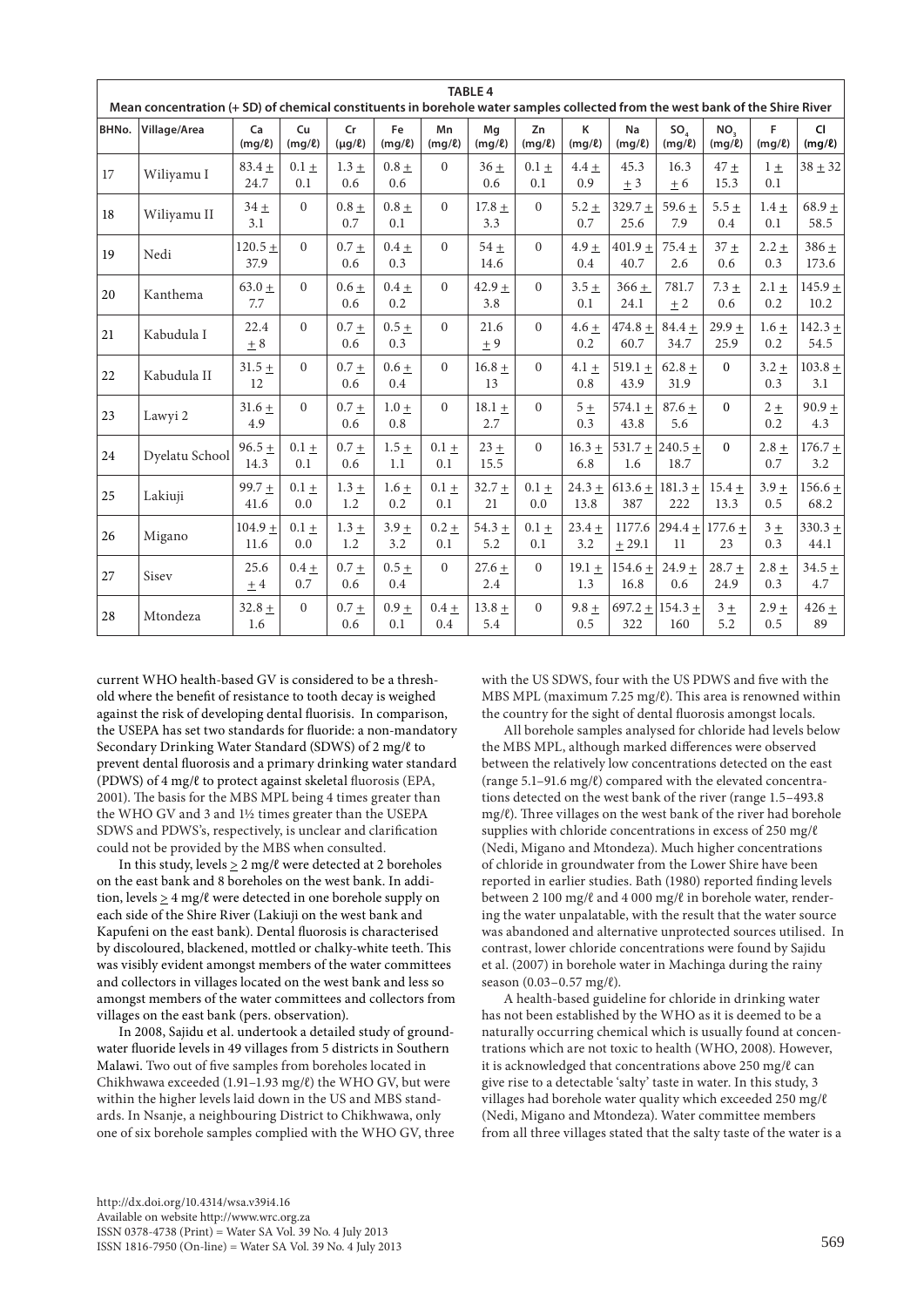common complaint of villagers, but acknowledged that overall the quality of water was better than that from other sources, such as the river and unprotected shallow wells. One water committee member from Mtondeza stated that although she collected borehole water for 'her children, grandchildren and herself for drinking purposes, she also collected river water for her husband as he did not like the taste of the borehole water'. Problems associated with high salinity in groundwater in the Lower Shire are well recognised (Bath, 1980).

Sodium concentrations varied markedly in water samples from the east and west bank of the river. On the east bank every borehole had concentrations below 200 mg/ℓ, well within the MBS MPL. On the west bank considerably higher concentrations were detected (median 470.5 mg/ℓ). Six borehole samples were below the MBS MPL and 6 were found to exceed it at significantly higher levels at Kabudula II, Lawyi 2, Dyelatu School, Lakiuji, Mtondeza and Migano.

Water committee members from two of the six villages complained about the 'saltiness' of the water (Migano and Mtondeza), as did committee members from Nedi village. The 'salty' taste associated with these borehole samples may be due to the salinity of the aquifer as each of the water samples also had significantly high chloride levels. It may be that water committee members from the other three villages had developed a tolerance for the sodium-chloride rich waters (WHO, 2008).

Calcium concentrations in borehole water supplies from both banks of the Shire River complied with the MBS MPL. The maximum concentration detected on the east bank was detected at Admarc Market and on the west bank at Nedi. Nedi also had the second-highest chloride level recorded in the study and was the source of many consumer complaints due to the 'saltiness' of the water. The second-highest concentration of calcium was recorded at Migano, which also had high chloride levels and was the source of similar consumer complaints. Given the results observed in this study, the salty taste imparted to the water may be due to high concentrations of sodium and calcium chloride. No health-based equivalent guideline value for calcium has been established by the WHO for comparison.

Saltiness can lead to borehole supplies being abandoned as a source of drinking-water and used for domestic chores only, such as washing clothes. As a result, village inhabitants become despondent at being provided with a borehole that does not fulfil their needs and expectations, and borehole construction is deemed to have been a waste of energy, time and valuable human and financial resources. This usually results in the inhabitants resorting to the use of unprotected sources of water supply, such as river water, for their drinking-water (pers. observation).

In general, dissolved iron levels detected ranged from 0.3 mg/ℓ to 2 mg/ℓ, which is well below the MBS MPL. The only borehole supply to breach the MBS MPL standard was Magano (3.9 mg/ℓ). These concentrations, although slightly higher than those normally found in groundwater (WHO, 2003b), are in accordance with earlier studies undertaken on groundwater sources in Malawi (Bath, 1980; UN, 1989). Earlier studies conducted in Malawi present data on total (unfiltered) iron levels in groundwater samples. For example, total iron levels of up to 84 mg/ℓ in groundwater samples from the Lower Shire Valley and up to 82 mg/ℓ in Nkhotakota have been reported (Bath, 1980). We recommend that future studies should include the levels of both dissolved (filtered) and total (including particulate) iron (and other metals). Total iron (and other metal) levels are in reality more representative of the aesthetic quality (colour and taste) of borehole water

and its acceptability to water collectors and consumers.

In this study, all samples complied with the MBS MPL for magnesium; with concentrations on the east bank ranging from 11.4 to 51.3 mg/ℓ and on the west bank from 7.6 to 70.8 mg/ℓ. Kempster et al. (1997) state that no undesirable health or aesthetic effects have been shown to be associated with magnesium concentrations in drinking-water of < 70 mg/ℓ. These authors reported that levels  $> 30$  mg/ $\ell$  may impair the lathering of soap, and concentrations ranging from 70 to 100 mg/ℓ may impart a bitter taste to the water and cause diarrhoea in sensitive users, including infants. At levels above 100 mg/ℓ the bitter taste is exacerbated and diarrhoea may be expected, particularly in sensitive users.

Recent studies suggest that dissolved metals in drinkingwater such as magnesium and calcium may make a significant contribution to the dietary intake and reduce the risk of cardiovascular and osteoporosis diseases, respectively (WHO, 2009). In areas such as Chikhwawa, where many children and adults suffer from iron deficiency and anaemia, as a result of a poor diet, dietary intake of dissolved iron and other dissolved metals in drinking water may have similar positive health benefits.

Detectable levels of zinc, manganese and copper found in water samples were in general in compliance with the MBS MPL and in most cases with the WHO GV. In the few cases where the WHO GV was exceeded it was only marginally and at levels not thought to be harmful to health. Dissolved levels above 1 mg/ℓ copper, 0.3 mg/ℓ iron and 0.1 mg/ℓ manganese can give rise to aesthetic and organoleptic problems, associated with the staining of laundry, and impart a bitter taste to beverages (WHO, 2008). In this study, problems associated with the visual appearance of *zigayigayi* (particulates) floating in water and 'staining of white-coloured clothing' during washing were reported by water committees from a number of villages.

This problem is probably brought about by the oxidation of soluble metals, creating metal precipitates, by the mechanical agitation processes involved during water transportation, decantation into storage containers and hand-washing of clothes. Some water committee members stated that women used dish-cloths to filter out particulate material before storage in clay pots. A number of water committees also complained of a bitter and sharp taste to some borehole water supplies; however this information cannot be matched up with those water supplies that were found to slightly exceed the copper, iron, manganese and zinc levels highlighted above. The appearance of unsightly particulates in drinking-water and/or associated undesirable taste imparted to the water by other chemicals may result in consumers reverting back to unprotected sources, with the associated health, safety and welfare problems highlighted above. Bath in 1980 also observed that high iron levels (unfiltered) in water were one of the main reasons for well abandonment in Malawi.

Recorded chromium levels from boreholes located on both banks of the Shire River (max. 1.3 µg/ℓ) were well below the MBS MPL and WHO health-based guideline value. These levels are in accordance with the levels expected in drinking water (2 µg/ℓ) which is not subject to industrial pollution (WHO, 2008), and are similar to the concentrations detected in groundwater studies conducted in other parts of the world (WHO 2003a). The levels reported here are for total chromium and no attempt was made to differentiate between chromium III and the carcinogenic chromium VI.

The presence of arsenic, mercury, vanadium, selenium, nickel, lead, cadmium, aluminium and cobalt was not detected in borehole samples above minimum detection limits.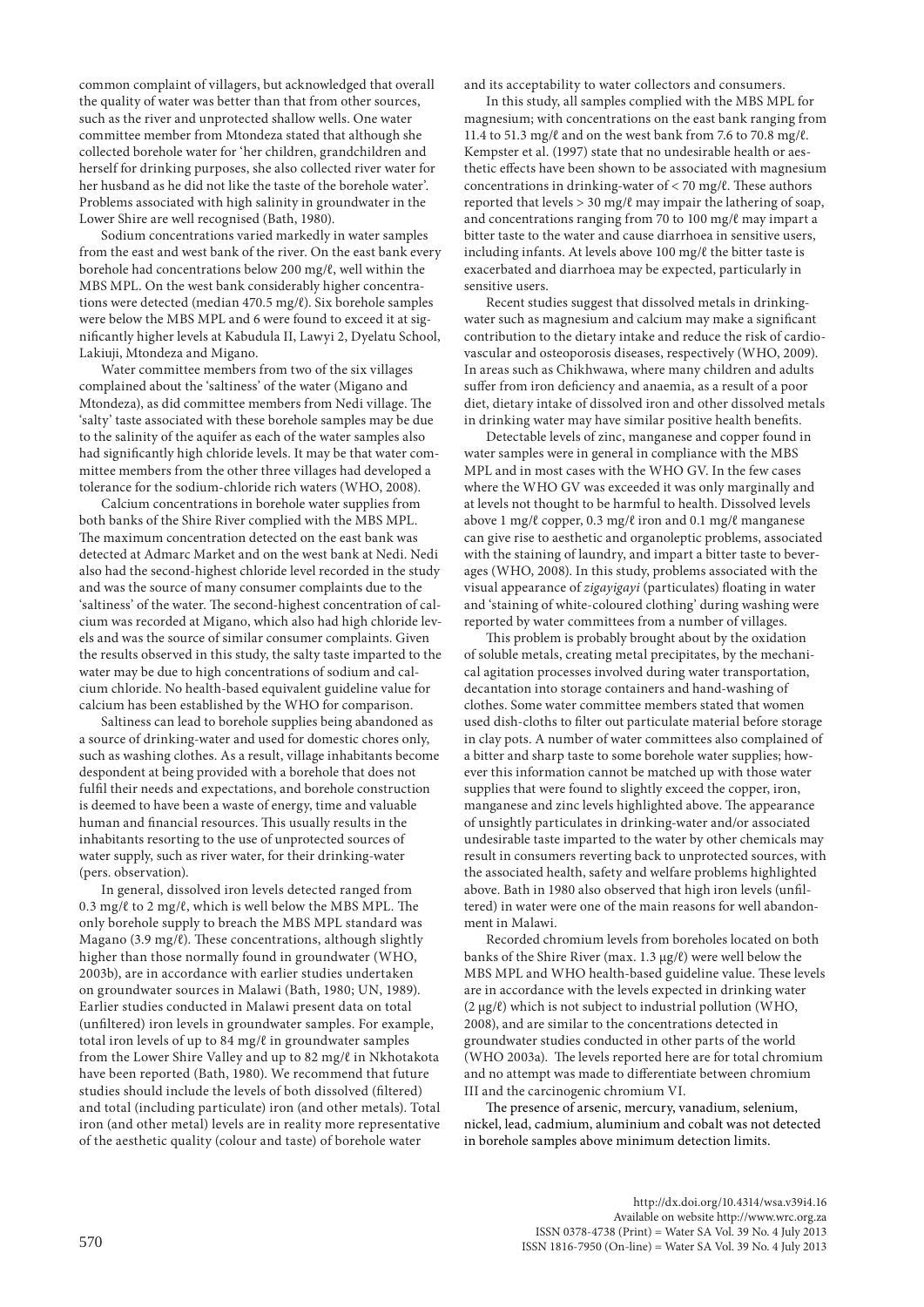# **CONCLUSION**

This study presents data on the chemical quality of groundwater supplies in Chikhwawa, Malawi, and is the most comprehensive undertaken to date. In general, most parameters complied with the Malawi Bureau of Standards Maximum Permissible Levels (MBS MPL) for borehole water supplies. The MBS MPL standards for iron, sodium and nitrate were slightly exceeded at a few boreholes, technically rendering the water supply unwholesome but not necessarily unfit for human consumption. In contrast, significantly high nitrate  $(\leq 200 \text{ mg}/\ell)$  and fluoride  $(\leq 5 \text{ mg}/\ell)$  concentrations were detected in borehole samples in a number of villages and warrant further investigation. The borehole at Miagno is particularly worthy of further investigation due to the elevated levels of a range of water quality parameters. The highest nitrate concentration recorded was, on average, 4 times the MBS MPL and WHO GV. These concentrations present a significant medical risk (SMR) to the health of bottle-fed infants, when consumed over a relatively short period of time, especially in the presence of microbial contamination. Levels of fluoride detected were in accordance with those known to cause dental and skeletal fluorosis when consumed over a prolonged period of time, and hence also constitute a SMR risk to the health of the consumer.

Water committee members complained of problems associated with taste and appearance in borehole water supplies primarily on the west bank, presumably as a result of the high Cl levels and precipitation of soluble Fe and Mn. This resulted in some members within village communities reverting to the use of unprotected sources to obtain drinking-water; ideally this practice should be dissuaded through the education of water and village health committees. Surface water sources in Chikhwawa are highly polluted from a variety of point and non-point sources. It is recommended that further studies determine both total and dissolved iron and manganese levels, as these will be considerably higher in unfiltered samples and more reflective of the appearance and acceptability of the source for drinking-water purposes.

In many parts of the developing world there is increasing concern about contamination of groundwater from agricultural, industrial and municipal sources in addition to naturally occurring chemicals. Based on the findings of this study further research is required to determine the impact of agricultural sources of pollution, especially the sugarcane plantation industry, on borehole water supplies. Although the aim of this study was to determine the wholesomeness, acceptability and fitness of borehole-derived drinking water for human consumption, there is need for further study to determine the geological, hydrological and geo-chemical characteristics of the underground rock strata and aquifers in the area that affect water quality, over a prolonged period of time to include seasonal factors.

# **ACKNOWLEDGEMENTS**

We would like to acknowledge the help and assistance of the late Mr J Gausi, Ministry of Irrigation and Water Development, Malawi. For assistance with the project and processing of samples we thank Mr A Maliro, Department of Applied Sciences, University of Malawi – The Polytechnic and Mr M Gibson, Department of Civil Engineering, University of Strathclyde.

#### **REFERENCES**

- APHA (1998) *Standard Methods for the Examination of Water and Wastewater* (20<sup>th</sup> edn.). American Public Health Association, Washington DC.
- BATH AH (1980) Hydrochemistry in groundwater development: report on an advisory visit to Malawi. British Geological Survey Report, WD/OS/80/20. British Geological Survey, London.
- BORDALO AA and SAVVA-BORDALO J (2007) The quest for safe drinking water: An example from Guinea-Bissau (West Africa). *Water Res.* **41** 2978–2986.
- CHILTON PJ AND SMITH-CARINGTON A (1984) Characteristics of the weathered basement aquifer in Malawi in relation to rural water supplies. In: *Challenges in African Hydrology and Water Resources*. IAHS Publication No. 144. International Association of Hydrological Sciences, Wallingford. 57–72.
- EPA (ENVIRONMENTAL PROTECTION AGENCY, USA) (2001) National Primary Drinking Water Regulations, Environmental Protection Agency, United States of America, Washington. URL: [http://www.epa.gov/safewater/dwh.](http://www.epa.gov/safewater/dwh)
- GRIMASON AM, BEATTIE TK, MORSE TD, MASANGWI SJ, JABU GC, TAULO SC and LUNGU KK (2013) Classification and quality of groundwater supplies in the Lower Shire Valley, Malawi. Part 2: Classification of borehole water supplies in Chikhwawa, Malawi. *Water SA* **39** (4) 573-582.
- KANYERERE TOB, MACPHERSON GMN and MKANDAWIRE T (2010) Rural water supply and sanitation in Malawi: Groundwater context. In: Xu Y and Braune E (eds.) *Sustainable Groundwater Resources in Africa. Water Supply and Sanitation Environment*. CRC Press, Boca Raton. ISBN: 978-0-415-87603-2.
- KEMPSTER PL, VAN VLIET HR and KUHN A (1997) The need for guidelines to bridge the gap between ideal drinking-water quality and that quality which is practically available and acceptable. *Water SA* **23** (2) 163–167.
- LANGENEGGE O (1994) Groundwater Quality and Handpump Corrosion in Africa. Water and sanitation Report 8. UNDP–World Bank Water and Sanitation Program, Washington D.C.
- MACFARLANE MJ and BOWDEN DJ (1992) Mobilization of aluminium in the weathering profiles of the African surface in Malawi. *Earth Surf. Processes Landforms* **17** 789–805.
- MBS (MALAWI BUREAU OF STANDARDS) (2005) Malawi Bureau of Standards Borehole and Shallow Well Water Quality – Specification. MS 733:2005 1<sup>st</sup> Edition. Malawi Bureau of Standards, Blantrye.
- MIWD (MINISTRY OF IRRIGATION AND WATER DEVELOP-MENT, MALAWI) (2002) Development devolution of functions to assemblies: Guidelines and standards. Government of Malawi, Ministry of Irrigation and Water Development, Lilongwe.
- NCHILIKISO E (2011) Personal communication, 15 October 2011. Mr. E. Nchilikiso, Chikhwawa District Officer, Tikwere House, Private Bag 390, Lilongwe, Malawi.
- NSO (NATIONAL STATISTICAL OFFICE, MALAWI) (2005) Integrated Household Survey 2004–2005. National Statistical Office, Government of Malawi, Zomba.
- PALAMULENI LG (2002) Effect of sanitation facilities, domestic solid waste disposal and hygiene practices on water quality in Malawi's urban poor areas: a case study of South Lunzu Township in the city of Blantyre. *Phys. Chem. Earth* **27** 845–850.
- SAJIDU SM, MASUMBA FFF, FABIANO E and NGONGONDO C (2007) Drinking water quality and identification of fluoritic areas in Machinga, Malawi. *Malawi J. Sci. Technol.* **8** 42–56.
- SAJIDU SM, MASAMBA WRL, THOLE B and MWATSETEZA JF (2008) Groundwater fluoride levels in villages of Southern Malawi and removal studies using bauxite. *Int. J. Phys. Sci.* **3** (1) 1–11.
- UN (1989) Malawi. In: *Groundwater in Eastern, Central and Southern Africa*. Natural Resources/Water Series No. 19. United Nations, New York.
- WHO (2003a) Chromium in Drinking-Water. Originally published in: *Guidelines for Drinking-Water Quality (2nd edn.) Volume 2, Health Criteria and Other Supporting Information*. World Health Organisation, Geneva 1996.